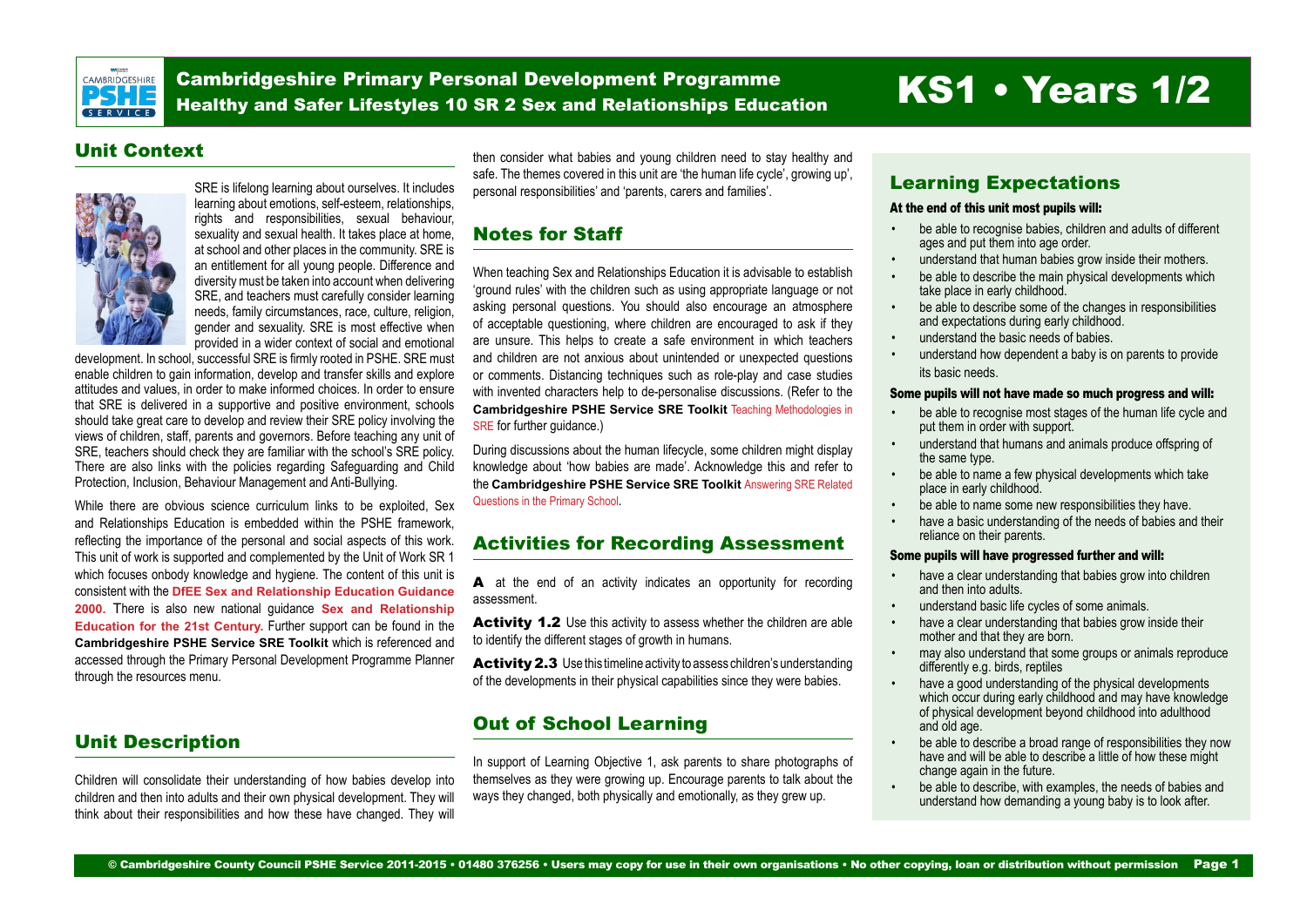In preparation for Learning Objective 3, parents might be encouraged to talk to their children about the sort of things the children did as a baby and perhaps look through some photos.



Sensitive Issues

Sensitive issues to be aware of are marked in the notes column with this symbol.

There may be children in the class who no longer live with their birth parents or whose family structure has changed since they were little. Show particular sensitivity to these children and enable all children to see that all families are different.

There may be children who already have some knowledge about sexual intercourse. They may have been given some basic information by parents using either scientific or colloquial language. Teaching about sexual intercourse is covered in Unit SR 6 Sex and Relationships Education, however you should acknowledge and confirm children's existing knowledge where appropriate. This is best done on an individual or small group basis rather than as a whole class. Refer to [Answering Children's Questions Relating](https://drive.google.com/open%3Fid%3D0B8aya-vDwpehNEY4RnhCSUg4T0U) [to SRE](https://drive.google.com/open%3Fid%3D0B8aya-vDwpehNEY4RnhCSUg4T0U). If you are concerned about the level of children's knowledge or feel that it might be the result of exposure to inappropriate sexual experience or imagery you must refer to your school's Safeguarding and Child Protection Policy and discuss it with your school's designated teacher.

## Resources for This Unit

Specific resources for delivering the **Teaching Activities** in this Unit are referred to in the **Points to Note** column as appropriate.

Generic resources to support teaching and learning are also referred to in the **Points to Note** column.

All these resources can be accessed and downloaded using the **PD Planning Tool.**

Additionally, on screen users can access directly any resource shown in red type by clicking on it:

For example:

See **Teaching Guidance** for information on Circle Time and using the Draw and Write technique.

A full list of resources is included at the end of this guide.

## Linked Units

**SR 1** Sex and Relationships MC 1/2 Managing Change PS 1/2 Personal Safety

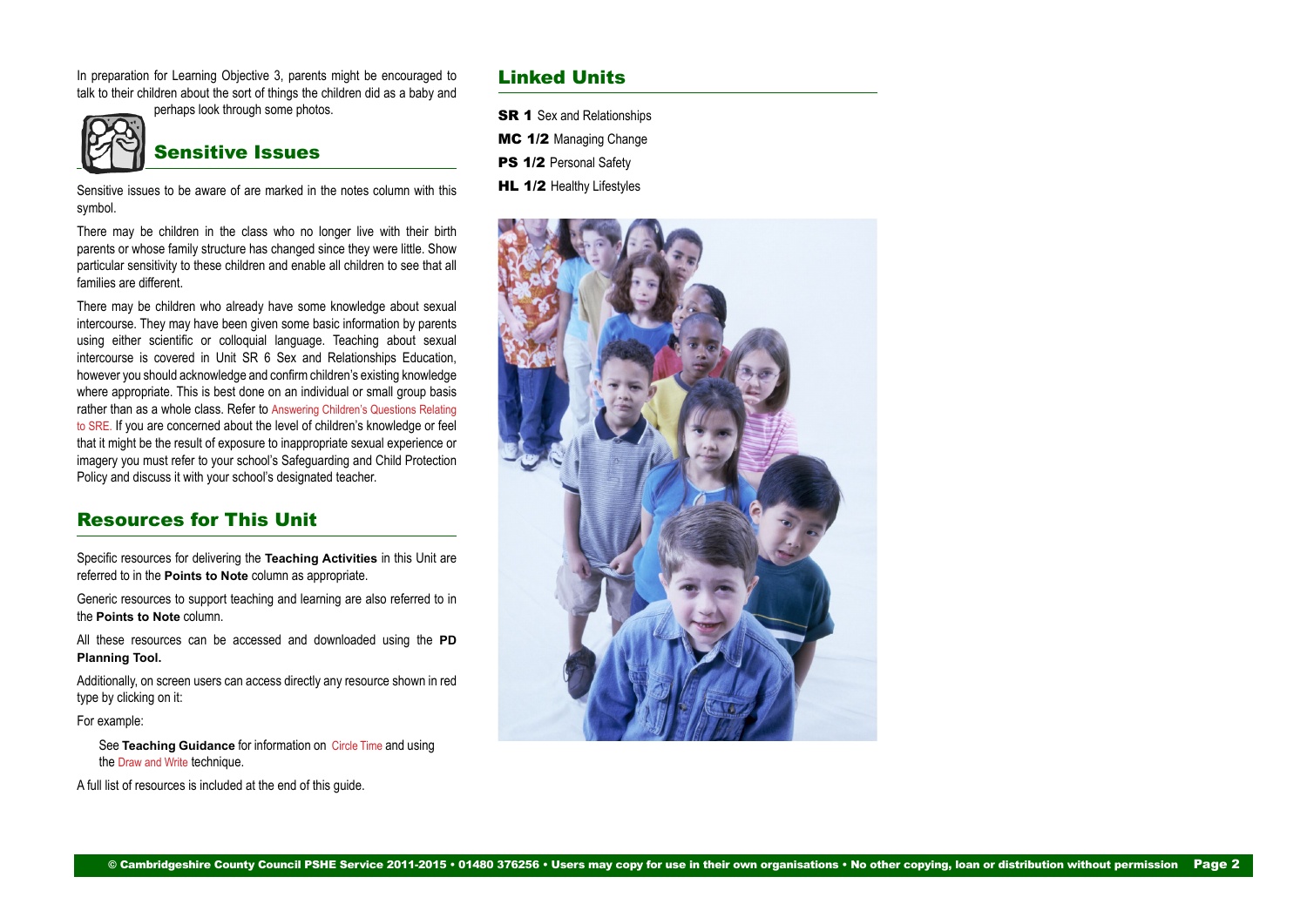# *Contents*

|    | Section A – The Human Life Cycle                                                      |   |
|----|---------------------------------------------------------------------------------------|---|
|    | 1. To know that humans produce babies that grow into children and then into adults.   |   |
|    | <b>Section B – Growing Up</b>                                                         | 5 |
| 2. | To consider the ways they have changed physically since they were born.               |   |
|    | <b>Section C - Personal Responsibilities</b>                                          | 6 |
| 3. | To consider their responsibilities now and compare these with when they were younger. |   |
|    | <b>Section D – Parents Carers Families</b>                                            |   |
| 4. | To understand the needs of babies and young children.                                 |   |
|    | Section E - Processing the Learning                                                   | 8 |

[5. To understand what they have learned and be able to share it with others.](#page-7-0)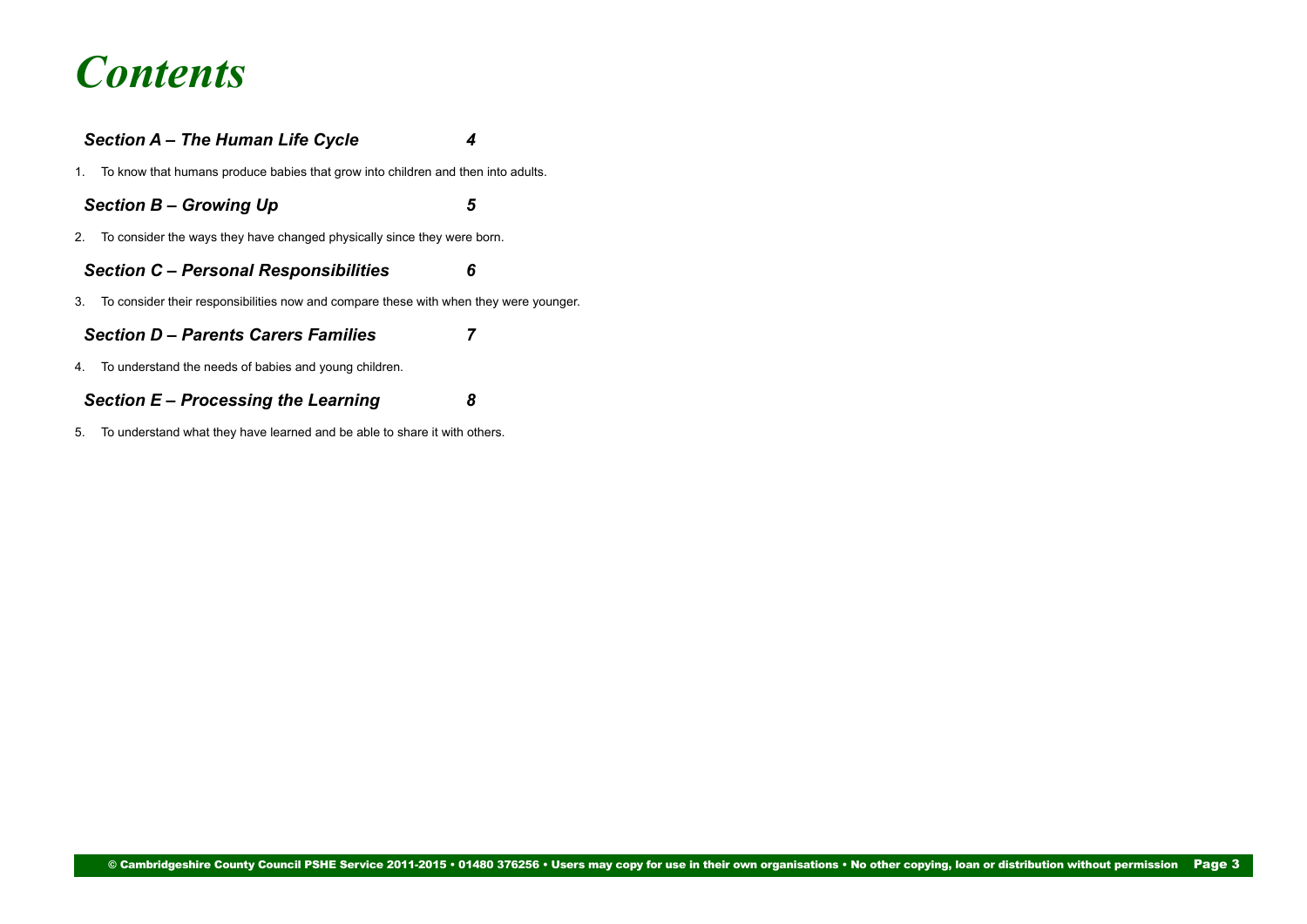<span id="page-3-0"></span>

| <b>Section A - The Human Life Cycle</b>                                                               |                                                                                                                                                                                                           |                                                                                                                                                                                                                                                                                                                                                                                                                                                                                                                                                                                                                                                                                                                                                                                           |                                                                                                                                                                                                                                                                                                                                                                                                                                                                                                                                                                                                                                                                                |
|-------------------------------------------------------------------------------------------------------|-----------------------------------------------------------------------------------------------------------------------------------------------------------------------------------------------------------|-------------------------------------------------------------------------------------------------------------------------------------------------------------------------------------------------------------------------------------------------------------------------------------------------------------------------------------------------------------------------------------------------------------------------------------------------------------------------------------------------------------------------------------------------------------------------------------------------------------------------------------------------------------------------------------------------------------------------------------------------------------------------------------------|--------------------------------------------------------------------------------------------------------------------------------------------------------------------------------------------------------------------------------------------------------------------------------------------------------------------------------------------------------------------------------------------------------------------------------------------------------------------------------------------------------------------------------------------------------------------------------------------------------------------------------------------------------------------------------|
| <b>Learning Objectives</b>                                                                            | <b>Possible Success Criteria</b>                                                                                                                                                                          | <b>Teaching Activities</b>                                                                                                                                                                                                                                                                                                                                                                                                                                                                                                                                                                                                                                                                                                                                                                | <b>Points to Note</b>                                                                                                                                                                                                                                                                                                                                                                                                                                                                                                                                                                                                                                                          |
| To know that humans produce<br>$1_{\cdot}$<br>babies that grow into children<br>and then into adults. | To be able to:<br>• describe what babies<br>children and adults can<br>do at different ages<br>recognise baby animals<br>and their parents<br>show understanding<br>that my parents were<br>once children | 1.1 As a class, talk about families and how humans have babies that<br>grow into children and then into adults. Read My Dog, My Cat, My<br>Mum and Me. In Circle Time, ask the children to share stories they<br>have about babies of all sorts, e.g. When my little sister was born<br>she was very sleepy. We found a bird's egg shell in the wood and<br>heard a baby bird cheeping, Our hamster had babies. Remind the<br>children that there are all sorts of ways to be a family. They might<br>have one mum, or one dad, one mum and one dad, two mums, two<br>dads, a granny or an aunty, a grandpa or an uncle. Families might<br>be different but what makes all families special is that they love and<br>care for the all the people in the family- whoever those people are. | • There are links with this activity and the science<br>curriculum and human and animal life cycles.<br>• There are many books which look at the issue of<br>where babies come from, many are designed for<br>children who are going to have a new sibling.<br>• The focus here is where babies come from rather<br>than how babies are made. Teaching about<br>sexual intercourse is covered in Unit SR 6 Sex<br>and Relationships. Some children might already<br>know some information about sexual intercourse.<br>Acknowledge their correct knowledge, refer to<br><b>Cambridgeshire SRE Toolkit Answering Children's</b><br>Questions Relating to SRE.<br>Refer to FF1/2 |
|                                                                                                       |                                                                                                                                                                                                           | 1.2 Provide the children with a set of cards showing pictures of babies,<br>toddlers, older children and adults and ask the children to sequence<br>the pictures. Alternatively, ask the children to draw pictures of<br>members of their family and then place them in order of age to<br>make a time line representing how people grow and change. A                                                                                                                                                                                                                                                                                                                                                                                                                                    | Use Resource 1 Babies to Adults or find pictures of<br>people of different ages in magazines/newspapers.<br>Choose pictures of clothed people.                                                                                                                                                                                                                                                                                                                                                                                                                                                                                                                                 |
|                                                                                                       |                                                                                                                                                                                                           | 1.3 Read The World is Full of Babies. Focus on how amazing babies<br>are. Ask the children in pairs or small groups to write the names<br>of as many pairs of baby and adult animals as they can e.g. calf/<br>cow, piglet/pig. They might also illustrate these. Use a children's<br>encyclopaedia or web-based source to confirm the children's ideas.                                                                                                                                                                                                                                                                                                                                                                                                                                  | • Refer to The World is Full of Babies or alternatively<br><b>Monkey Puzzle.</b>                                                                                                                                                                                                                                                                                                                                                                                                                                                                                                                                                                                               |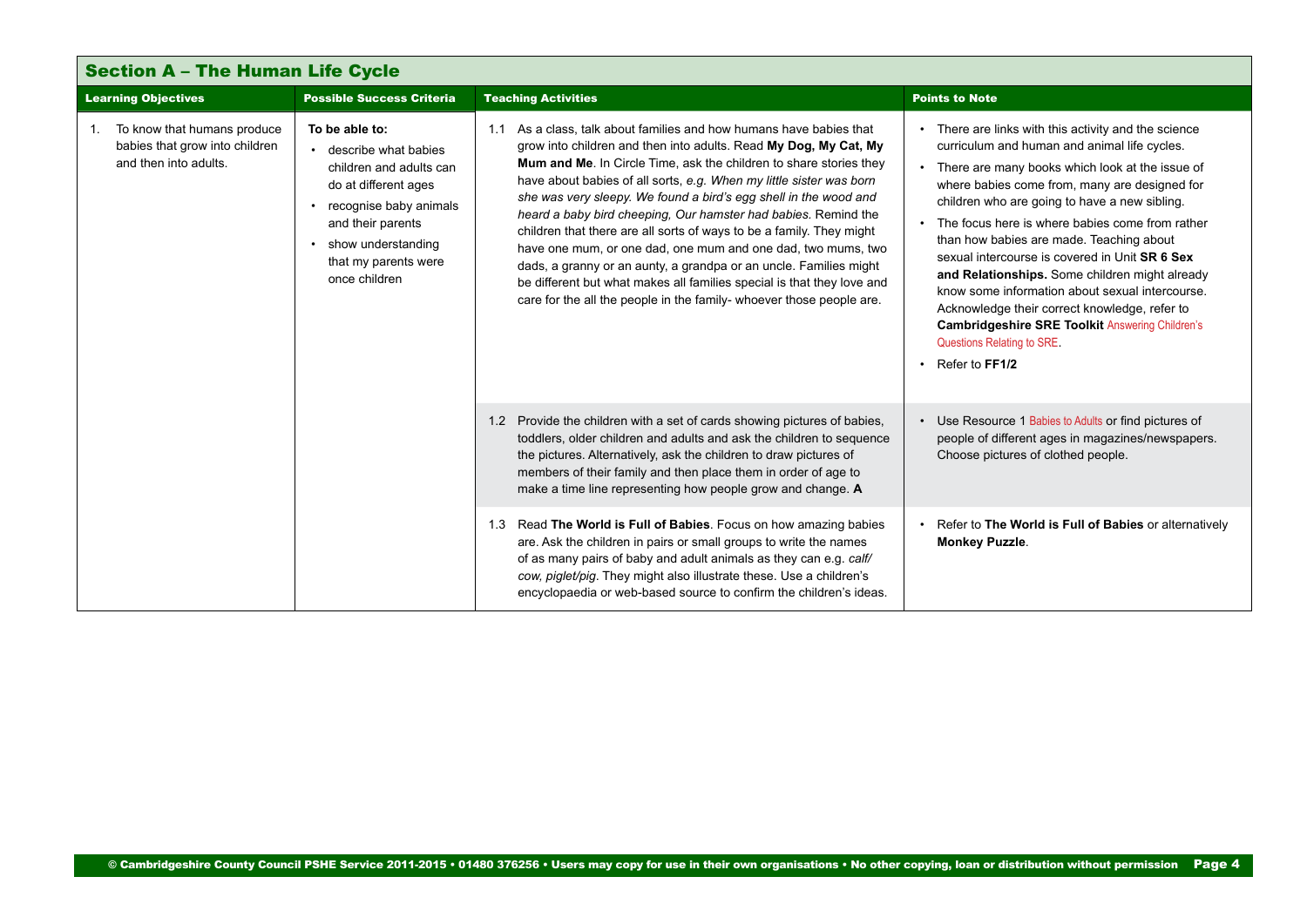<span id="page-4-0"></span>

| <b>Section B - Growing Up</b>                                                          |                                                                                                                                                                        |                                                                                                                                                                                                                                                                                                                                                                                                                                                                                                                                                                                                                                                                                                                                                                                                                                                                                                                                                                                                                                                                                                                  |                                                                                                                                                                                                                                                                                                                                                                                                                                                                                                                                                                                                                                                                                                                                                                                                                                                                                                                                                                                                                                             |
|----------------------------------------------------------------------------------------|------------------------------------------------------------------------------------------------------------------------------------------------------------------------|------------------------------------------------------------------------------------------------------------------------------------------------------------------------------------------------------------------------------------------------------------------------------------------------------------------------------------------------------------------------------------------------------------------------------------------------------------------------------------------------------------------------------------------------------------------------------------------------------------------------------------------------------------------------------------------------------------------------------------------------------------------------------------------------------------------------------------------------------------------------------------------------------------------------------------------------------------------------------------------------------------------------------------------------------------------------------------------------------------------|---------------------------------------------------------------------------------------------------------------------------------------------------------------------------------------------------------------------------------------------------------------------------------------------------------------------------------------------------------------------------------------------------------------------------------------------------------------------------------------------------------------------------------------------------------------------------------------------------------------------------------------------------------------------------------------------------------------------------------------------------------------------------------------------------------------------------------------------------------------------------------------------------------------------------------------------------------------------------------------------------------------------------------------------|
| <b>Learning Objectives</b>                                                             | <b>Possible Success</b><br><b>Criteria</b>                                                                                                                             | <b>Teaching Activities</b>                                                                                                                                                                                                                                                                                                                                                                                                                                                                                                                                                                                                                                                                                                                                                                                                                                                                                                                                                                                                                                                                                       | <b>Points to Note</b>                                                                                                                                                                                                                                                                                                                                                                                                                                                                                                                                                                                                                                                                                                                                                                                                                                                                                                                                                                                                                       |
| 2. To consider the<br>ways they have<br>changed physically<br>since they were<br>born. | To be able to:<br>describe some<br>things I can<br>do now that I<br>couldn't do when<br>I was a baby<br>describe some<br>ways my body<br>will change as I<br>get older | 2.1 Ask the children to think about how they have changed since<br>they were born. In Circle Time, ask the children to complete the<br>sentence stem One thing I can do now that I couldn't do when I was<br>a baby is You might also read Just like You Did which looks at<br>the development of a baby and the theme of jealousy at the arrival<br>of a new sibling.                                                                                                                                                                                                                                                                                                                                                                                                                                                                                                                                                                                                                                                                                                                                           | Information about Circle Time can be found in the Teaching Guidance.<br>Some children may have experienced physical changes to<br>their genitalia since birth. Male circumcision is legal and may<br>be carried out for medical or non-medical reasons. However,<br>any alteration to female genitalia for non-medical reasons is<br>illegal, due to the long term physical and emotional harm it causes. All<br>staff have a responsibility to be aware of the warning signs and<br>symptoms that a girl (usually aged between 0-15 years) may be at risk<br>of female genital mutilation (FGM) and must report a concern that a girl<br>is at risk. Male circumcision is often openly celebrated, where as FGM<br>is usually secretive, further connecting it with abuse. Learning scientific<br>names for body parts and building confidence in talking about them is a<br>widely recognised protective factor. Visit www.nspcc.org.uk/preventing-abuse/<br>child-abuse-and-neglect/female-genital-mutilation-fgm/ for more information. |
|                                                                                        |                                                                                                                                                                        | 2.2 Read the story, I Want My Tooth. Ask the children to explain why<br>they think children's teeth become loose and fall out. Through<br>questioning help the children to understand how the teeth we have<br>when we are babies fall out as our bodies grow and we become<br>older. This is one way in which our body changes as we grow up.<br>Discuss how the children's milk teeth will be replaced by adult<br>teeth. Encourage the children to share stories about how their own<br>teeth may have fallen out, including what happened and what they<br>think will happen next. Make a list of other ways that our bodies<br>change as we grow and become older, e.g. legs and arms grow<br>longer, our hair grows thicker and changes colour. Ask the children<br>why not everyone's teeth start to fall out the same time. Ensure<br>they understand that everyone's body is different and grows at a<br>different rate. Make sure that all the children know that they will all<br>lose their teeth before they are grown up and should not worry if<br>they have not started to lose their teeth yet. | Draw awareness to the fact that people grow and develop at<br>different rates and that we are all special and unique. See <b>Sources</b><br>of Information and Support for information about the Oral Health<br>Promotion Service.                                                                                                                                                                                                                                                                                                                                                                                                                                                                                                                                                                                                                                                                                                                                                                                                          |
|                                                                                        |                                                                                                                                                                        | 2.3 Ask the children to bring in photographs of themselves as babies<br>and another recent photograph. Help the children to make a time<br>line by mounting the photographs at either end of a strip of paper<br>and drawing a line in between. Alternatively, use the Timeline<br>template. Ask the children to draw and label the developments<br>that have taken place in their physical capabilities since they were<br>babies and place them on the time line, e.g. crawling, walking,<br>running, using a skipping rope, swimming 5 metres, 10 metres.<br>Encourage the children to share and talk about their timelines. A                                                                                                                                                                                                                                                                                                                                                                                                                                                                                | • If the children are unable to bring in photographs they can draw pictures<br>of themselves as a baby and as they are now. This work could be used<br>in a class display on growing and changing.<br>See Teaching Guidance for Timeline.                                                                                                                                                                                                                                                                                                                                                                                                                                                                                                                                                                                                                                                                                                                                                                                                   |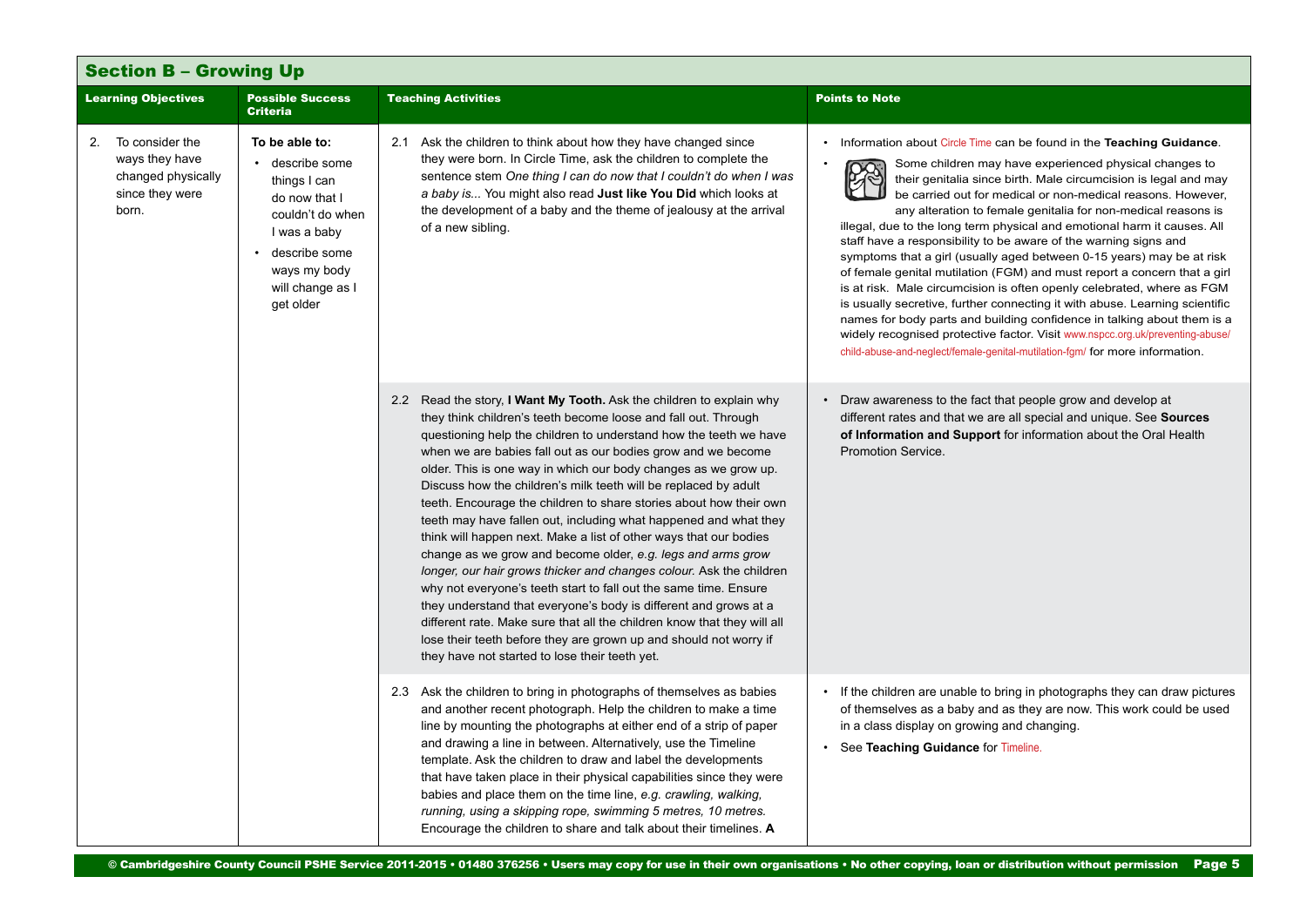<span id="page-5-0"></span>

| <b>Section C - Personal Responsibilities</b>                                                      |                                                                                                                         |                                                                                                                                                                                                                                                                                                                                                                                                                                                                                                                                                                                                                       |                                                                                                                                                                                                                                                               |
|---------------------------------------------------------------------------------------------------|-------------------------------------------------------------------------------------------------------------------------|-----------------------------------------------------------------------------------------------------------------------------------------------------------------------------------------------------------------------------------------------------------------------------------------------------------------------------------------------------------------------------------------------------------------------------------------------------------------------------------------------------------------------------------------------------------------------------------------------------------------------|---------------------------------------------------------------------------------------------------------------------------------------------------------------------------------------------------------------------------------------------------------------|
| <b>Learning Objectives</b>                                                                        | <b>Possible Success Criteria</b>                                                                                        | <b>Teaching Activities</b>                                                                                                                                                                                                                                                                                                                                                                                                                                                                                                                                                                                            | <b>Points to Note</b>                                                                                                                                                                                                                                         |
| 3. To consider their<br>responsibilities now and<br>compare these with when<br>they were younger. | To be able to:<br>• explain some things I<br>did when I was a baby<br>• describe some<br>responsibilities I have<br>now | 3.1 Ask the children to draw a picture of themselves as a baby and<br>label it with as many things as they can remember or have been<br>told about themselves e.g. 'I cried a lot', 'My favourite toy was'<br>'My first word was'. In Circle Time, ask the children to complete<br>the sentence stem One thing I remember from when I was much<br>younger is                                                                                                                                                                                                                                                          | • You might ask the children to prepare for this activity<br>by having a conversation at home about what they did<br>when they were a baby.<br>Be aware of those children who are unable<br>to have this conversation due to changed<br>family circumstances. |
|                                                                                                   | explain some ways I<br>can help other people<br>now I am older                                                          | 3.2 Explain to the children that as we grow we learn to do more things<br>and there are more ways we are able to look after ourselves. In<br>pairs, ask the children to discuss something that they can do now to<br>help themselves that they could not do as a baby e.g. feed myself,<br>brush my own hair, go to the toilet on my own. The children can<br>take it in turns to introduce each other and describe to the rest of<br>the class a new responsibility that their partner has for looking after<br>themselves.                                                                                          |                                                                                                                                                                                                                                                               |
|                                                                                                   |                                                                                                                         | 3.3 As a class, make a list of all the things that the children can do to<br>help themselves and their families e.g. getting dressed, getting our<br>own breakfast. In Circle Time, play the game Changes places if<br>by asking all children to stand and change places with someone<br>if they e.g. help to lay the table at home. Or ask children to mime<br>different responsible jobs they do to help at home. Ask the children<br>if they have always been able to do these things and ensure that<br>they understand that they can do these things now because they<br>have grown older and learnt new skills. | You may want to discuss with the children ways of<br>increasing their responsibilities in the classroom, e.g.<br>tidying up, looking after the books, sharpening the<br>pencils.                                                                              |
|                                                                                                   |                                                                                                                         | 3.4 Read Mog and the Baby and stop the story at various points to<br>discuss the difference between the baby and Nicky in terms of what<br>they can do to look after themselves and other people.                                                                                                                                                                                                                                                                                                                                                                                                                     | Ensure that the children take time to examine the<br>pictures as they reveal more of Nicky's growing<br>responsibilities.<br>Or use Bye Bye Baby to consider the range of skills<br>this unusual baby has already mastered.                                   |
|                                                                                                   |                                                                                                                         | 3.5 Ask the children to draw a self-portrait on a piece of paper. Ask<br>them to think of all the ways they help others at home, in class and<br>in the playground and to draw and label pictures of these activities<br>around their self-portrait. Alternatively, ask the children to interview<br>each other about their responsibilities at home. You may record<br>these and display them using an interactive display.                                                                                                                                                                                          | For Interactive Display, see the Teaching Guidance                                                                                                                                                                                                            |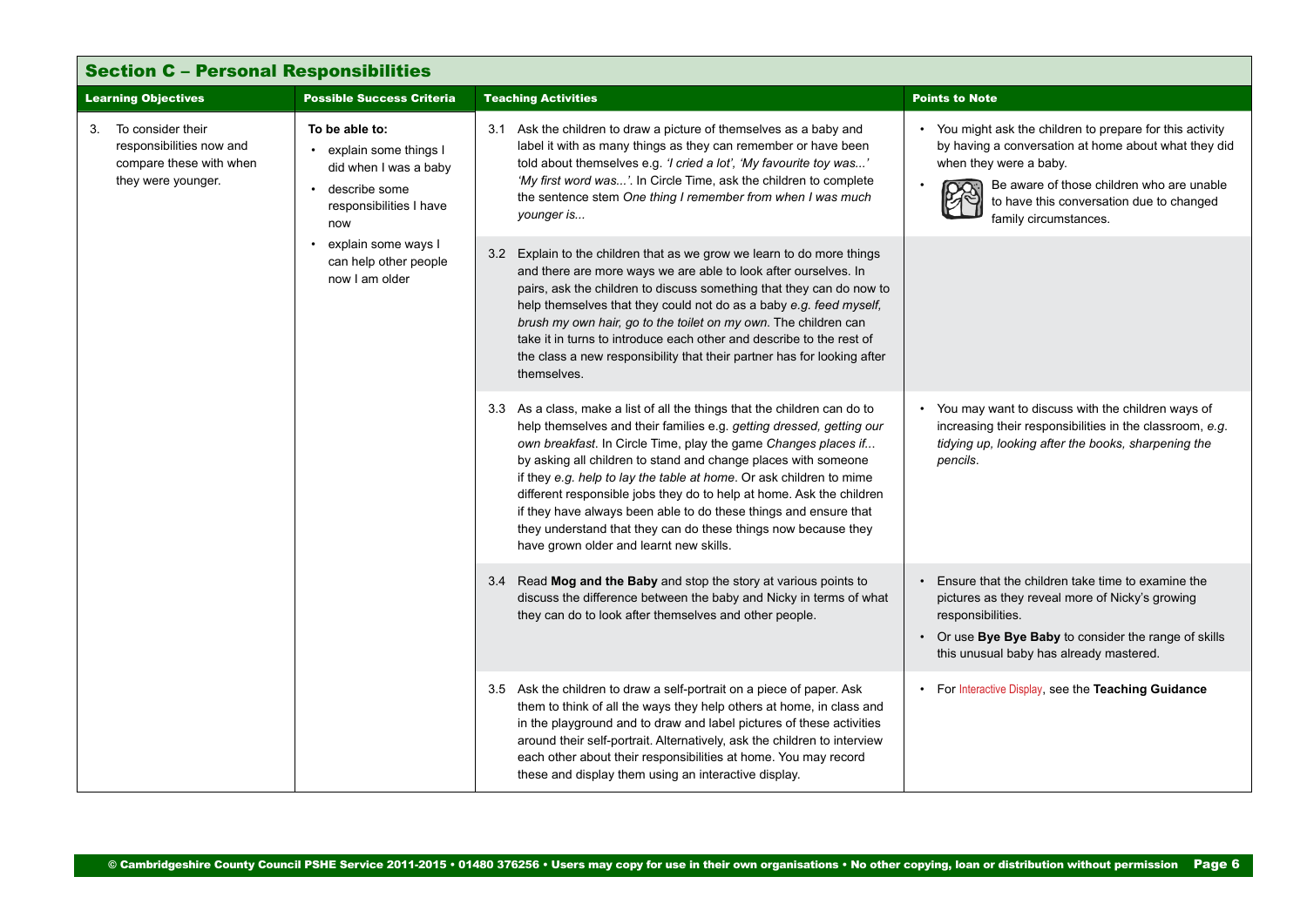<span id="page-6-0"></span>

| <b>Section D - Parents Carers Families</b>                     |                                                                                                                                                             |                                                                                                                                                                                                                                                                                                                                                                                                                                                     |                                                                                                                                                                                                                                                                                                            |
|----------------------------------------------------------------|-------------------------------------------------------------------------------------------------------------------------------------------------------------|-----------------------------------------------------------------------------------------------------------------------------------------------------------------------------------------------------------------------------------------------------------------------------------------------------------------------------------------------------------------------------------------------------------------------------------------------------|------------------------------------------------------------------------------------------------------------------------------------------------------------------------------------------------------------------------------------------------------------------------------------------------------------|
| <b>Learning Objectives</b>                                     | <b>Possible Success Criteria</b>                                                                                                                            | <b>Teaching Activities</b>                                                                                                                                                                                                                                                                                                                                                                                                                          | <b>Points to Note</b>                                                                                                                                                                                                                                                                                      |
| To understand the needs of<br>4.<br>babies and young children. | To be able to:<br>describe some things<br>$\bullet$<br>a parent has to do for<br>a baby<br>explain some things<br>a baby needs to stay<br>happy and healthy | Read The Truth About Babies. Make a list of all the things that<br>4.1<br>babies cannot do for themselves and the ways in which they have<br>to be looked after. As a class, make a list of questions to ask a<br>parent about what a baby can do and what a baby needs in order<br>to be happy and help them grow. Invite a parent with a new baby to<br>come to school to talk to the children about everything a parent has<br>to do for a baby. | Ensure that the visitor is aware of the school's SRE<br>policy and references to the role of visitors. Refer to<br>Working with Visitors in SRE - a Checklist for Discussion.<br>Use Bye Bye Baby to explore a baby's need for a<br>carer. You might discuss adoption or alternative family<br>structures. |
|                                                                |                                                                                                                                                             | Share the book The Baby's Catalogue. Alternatively use a baby<br>4.2<br>store paper catalogue or website. Ask the children to identify those<br>items that a baby needs to keep healthy and happy and those<br>which a baby might like. You may use the IWB to display and sort<br>images from an online catalogue. Ask the children whether a baby<br>needs toys, for example, and gather the children's views.                                    |                                                                                                                                                                                                                                                                                                            |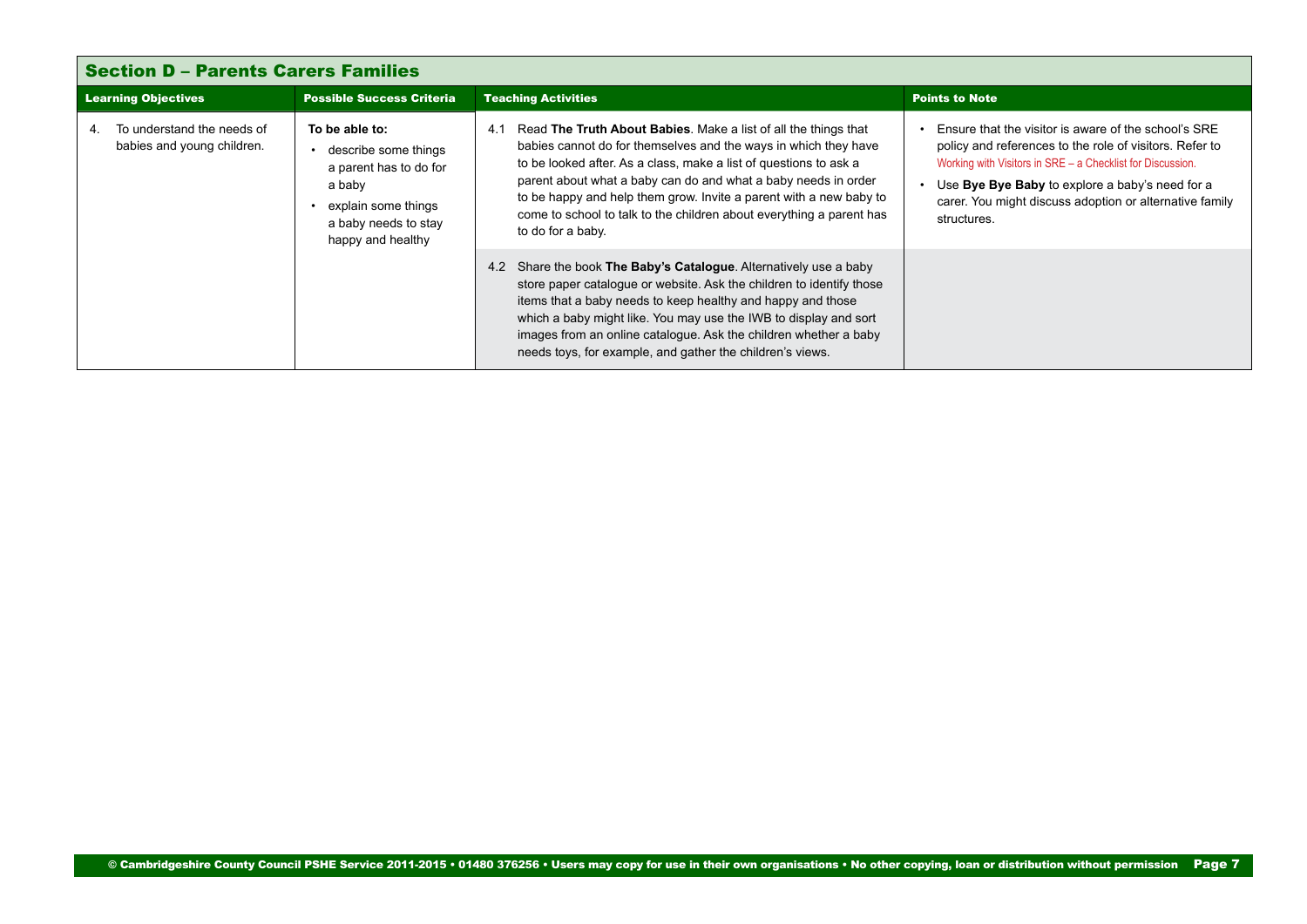<span id="page-7-0"></span>

| <b>Section E</b> – Processing the Learning                                            |                                                                                |                                                                                                                                                                                                                                                                                                                                                                                                                                                                                                                                                                        |                       |
|---------------------------------------------------------------------------------------|--------------------------------------------------------------------------------|------------------------------------------------------------------------------------------------------------------------------------------------------------------------------------------------------------------------------------------------------------------------------------------------------------------------------------------------------------------------------------------------------------------------------------------------------------------------------------------------------------------------------------------------------------------------|-----------------------|
| <b>Learning Objectives</b>                                                            | <b>Possible Success Criteria</b>                                               | <b>Teaching Activities</b>                                                                                                                                                                                                                                                                                                                                                                                                                                                                                                                                             | <b>Points to Note</b> |
| To understand what they have<br>5.<br>learned and be able to share<br>it with others. | To be able to:<br>discuss my feelings<br>about being a baby and<br>being older | In Circle Time, ask the children to think for a few moments<br>5.1<br>independently about their responses to the following statements<br>and then share their ideas with the person sitting next to them. Ask<br>them to think of reasons they are glad they are not a baby any more<br>and things they are looking forward to about getting older. Once all<br>the children have had a chance to think and talk to a partner, share<br>some ideas from the children. These could be collated into a prose<br>poem or rhyme to share with children from other classes. |                       |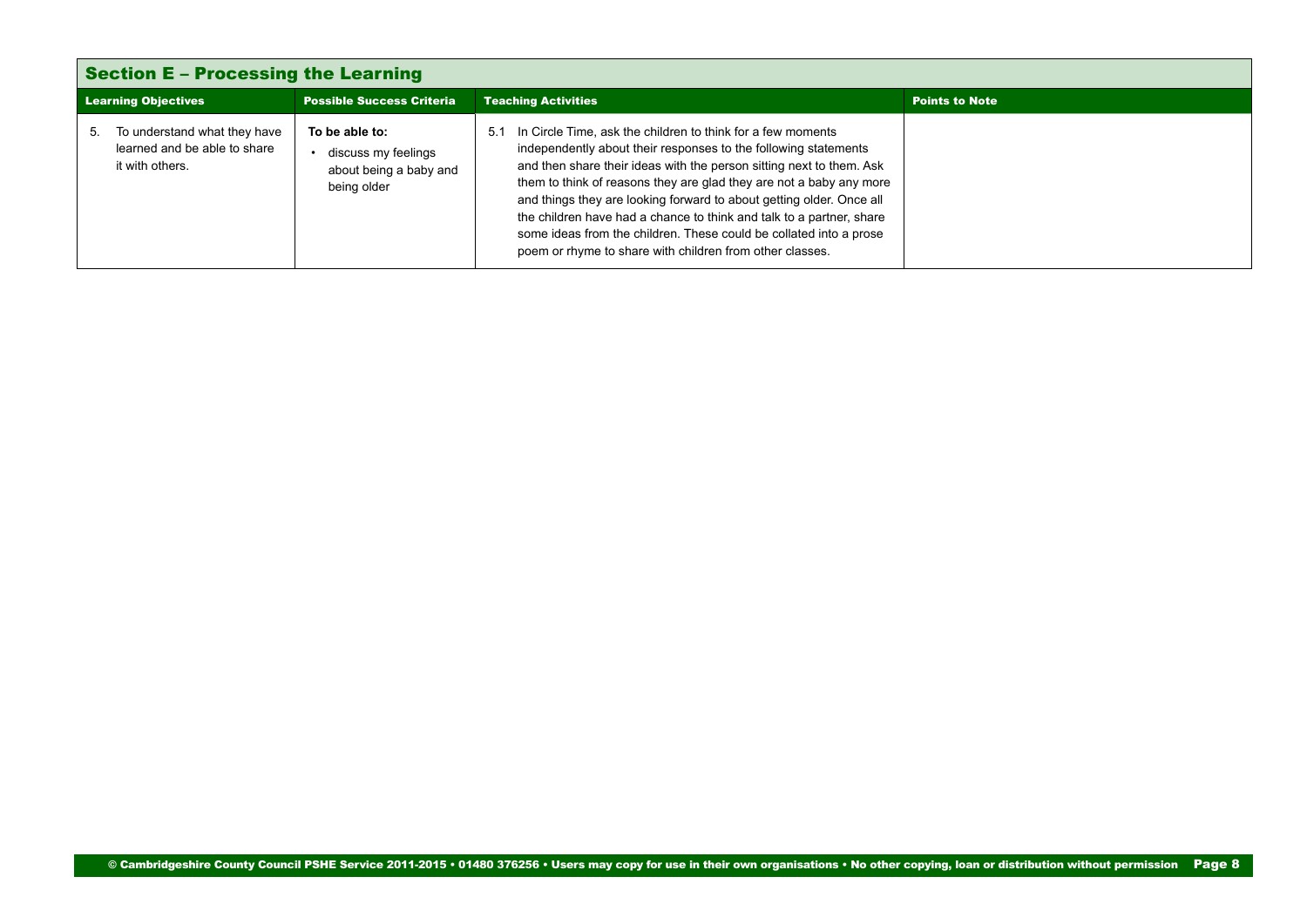## Resources to Support this Unit

When choosing and using any resource for SRE, you must ensure that the resource is in line with your own school's SRE policy. You may refer to [Checklist for Selecting Resources,](https://drive.google.com/open%3Fid%3D0B8aya-vDwpehc0ZOazk5UTd1Sms) part of the Cambridgeshire SRE Toolkit.

#### **The following resources are included in the SR2 Resource Pack linked to this Unit:**

1. Babies to Adults

**These resources are directly referenced within this unit**

**I Want My Tooth** Tony Ross

**My, Dog, My Cat, My Mum and Me** Nigel Gray

**Monkey Puzzle** Julia Donaldson

**BBC Science** Matching activity for adults and babies [http://www.bbc.co.uk/schools/digger/5\\_7entry/9.shtml](http://www.bbc.co.uk/schools/digger/5_7entry/9.shtml)

**Bye Bye Baby** Janet and Allan Ahlberg

#### **These may also support work on this unit:**

**My Wobbly Tooth must not ever fall out (Charlie and Lola)** Lauren Child

**What's in your tummy, Mummy?** Sam Lloyd

**What's inside your tummy, Mummy?** Abby Cocovini

**There's a house inside my mummy** Giles Andreae

**Let's Talk about where babies come from** Robie H **Harris** 

**Just Like you Did** Marjorie Newman

**Star Baby** Ian Whybrow

**The Baby** India Knight

**The Usbourne Book of Baby Animals** Susan Mayes

**The Big Book of Baby Animals** Nancy Jones

## Sources of Information and Support

#### **Cambridgeshire PSHE Service SRE Toolkit**

In this toolkit you will find a full range of documents to support teaching, working with parents, policy development and resourcing for SRE. the toolkit can be accessed at relevant points throughout the unit or through the PD Planner in the Resource menu.

#### **Cambridgeshire Healthy Schools Programme**

The Cambridgeshire Healthy Schools Programme provides schools with a framework and a process to review and develop a whole school approach to promoting pupil wellbeing. Consultancy is offered to schools to support needs analysis, setting outcomes, implementing actions and evaluating impact.

For Cambridgeshire schools contact the PSHE Service.

#### **Sex Education Forum [www.sexeducationforum.org.uk](http://www.sexeducationforum.org.uk)**

An invaluable support for all teachers and schools delivering SRE and developing policy and practice. Look here for up-to-date resource lists for Primary SRE.

#### **ChildLine** <www.childline.org.uk>

A free, confidential helpline for children and young people. Trained volunteers are on hand to provide advice and support by phone and online, 24 hours a day. Children and young people can call ChildLine on 0800 1111. The website offers help, support and guidance for all children about things they worry about or scare them.

#### **Cambridgeshire Community Services**

Dental service, Oral Health Department, or your local **Oral Health Promotion Service.** This service offers 'Teeth Matter', a free educational programme for foundation stage and Key Stage 1 and 2 children. Oral Health Educators use a range of teaching methodologies and props to teach important messages about dental care and diet. Tel 01223 723128

#### **Schools World TV**

Visit<http://www.proteachersvideo.com>Programmes of particular interest include **Talking Points - Sex Education** and **School matters - Early Sex Education** [http://www.proteachersvideo.com/Programme/401/](http://www.proteachersvideo.com/Programme/401/early-sex-education ) [early-sex-education](http://www.proteachersvideo.com/Programme/401/early-sex-education )

#### **Laying the Foundations: Sex and Relationships Education in the Primary School** A. Martinez

This resource will support schools in developing SRE policy and practice and includes sample lesson plans and how to deliver specific topics.

**The Primary School Sex Education Pack: a whole school approach to sex education** Healthwise/HIT Cohen, J <www.hit.org.uk>

Comprehensive sex education pack including: staff training workshops; curriculum guidance and planning; pupil activities for KS1 and KS2; guidance on managing pastoral incidents; working with parents and governors workshop materials; and policy guidance.

### **Teaching SRE with confidence in primary schools**

Christopher Winter Project <http://cwpresources.co.uk/>

Comprehensive and inclusive resource for teachers and others working in a primary school setting. The CD ROM provides a spiral curriculum for sex and relationships education, and schemes of work and lesson plans using a range of teaching approaches and materials.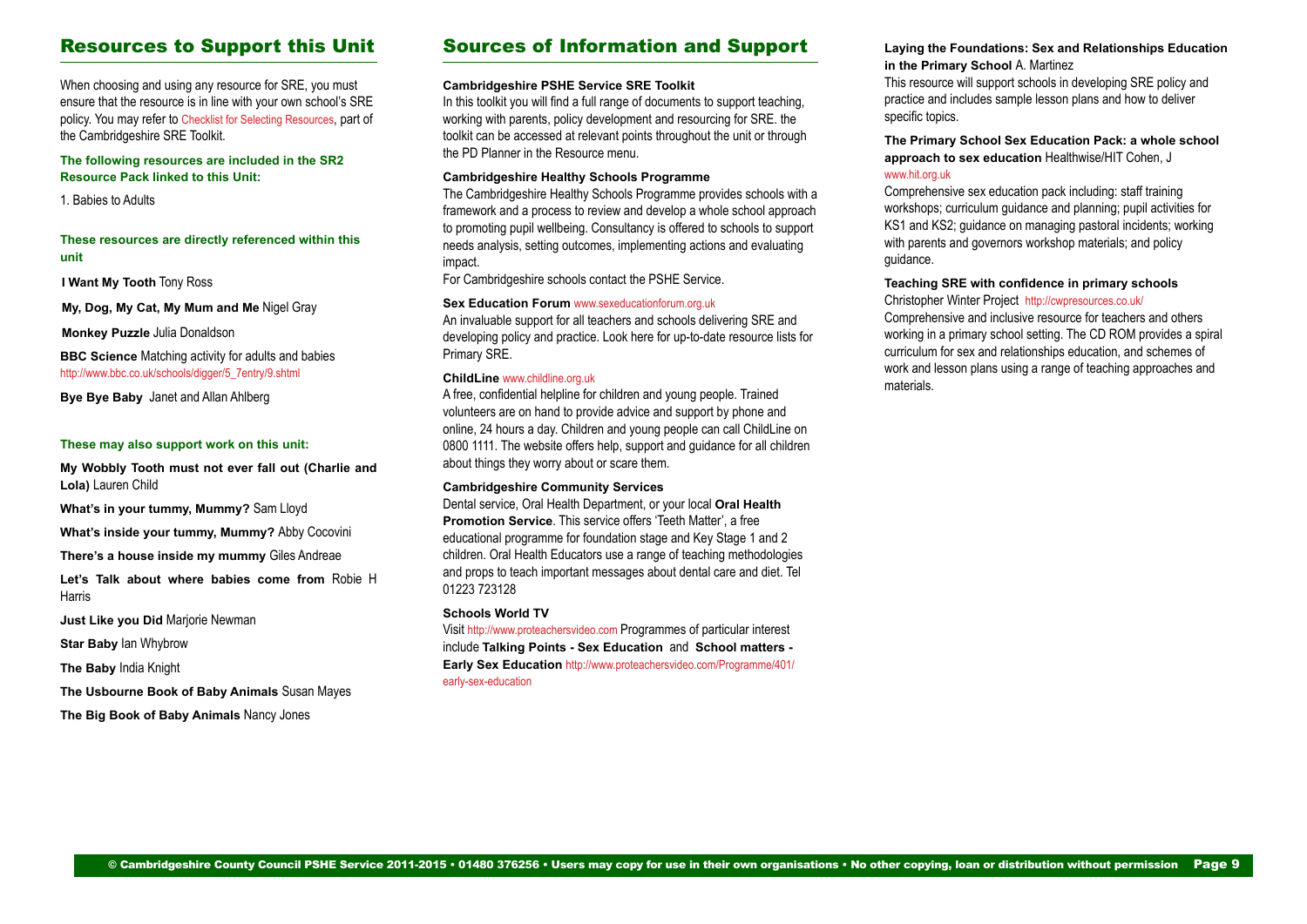*Cambridgeshire Primary Personal Development Programme* Healthy and Safer Lifestyles 10 • SR 2 Sex and Relationships

## **Contents**

[Resource 1 - Babies to Adults 1](#page-10-0)

Click on the title of the resource you require.

**© Cambridgeshire PSHE Service, Cambridgeshire County Council 2013 • 01480 376256** Contents may be edited and may be copied and distributed within purchasing schools/settings. No other copying, loan, transfer or distribution without permission.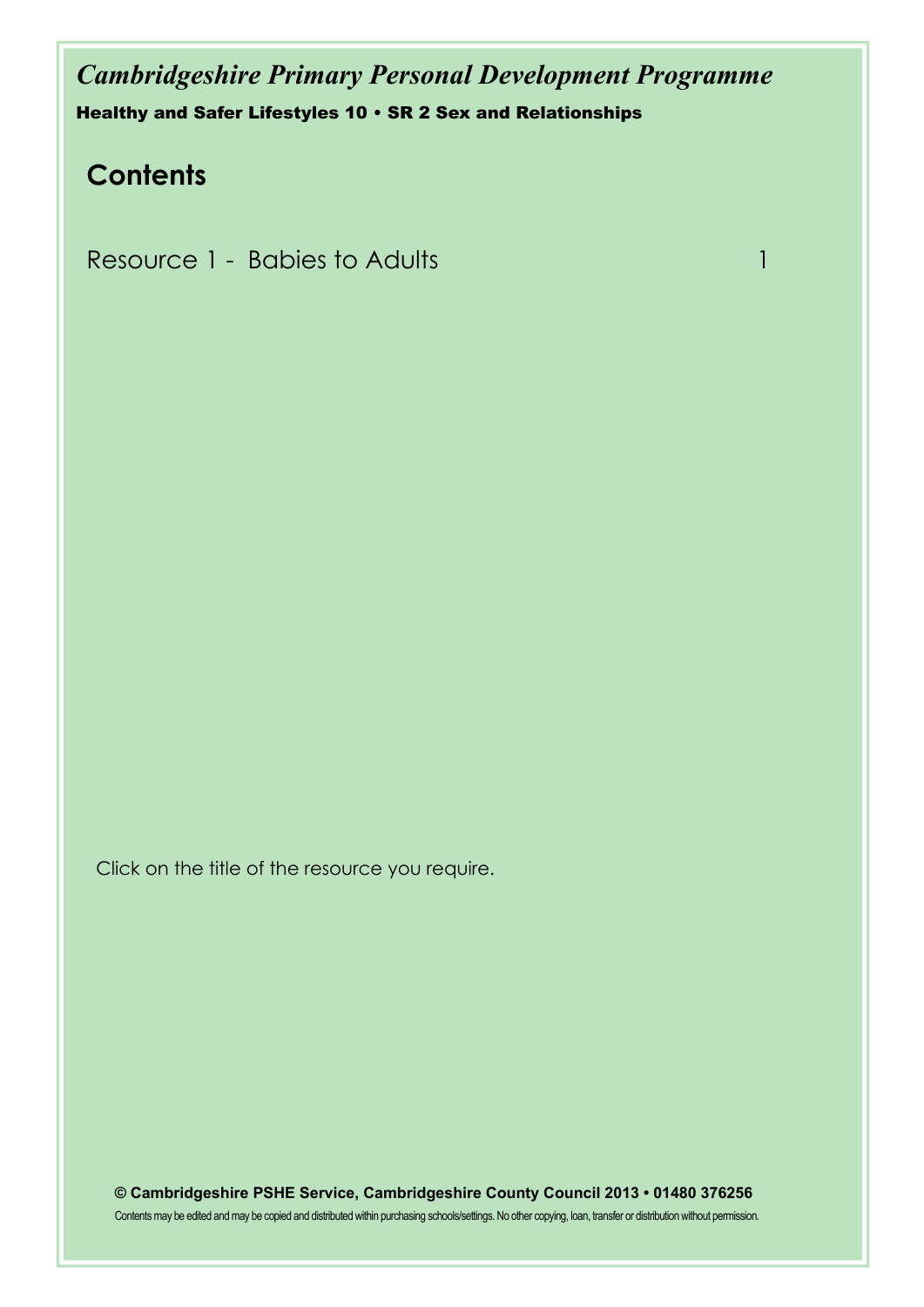## <span id="page-10-0"></span>*Cambridgeshire Primary Personal Development Programme*

Healthy and Safer Lifestyles 10 • SR 2 Sex and Relationships

[Resource 1 - Babies to Adults](#page-3-0)

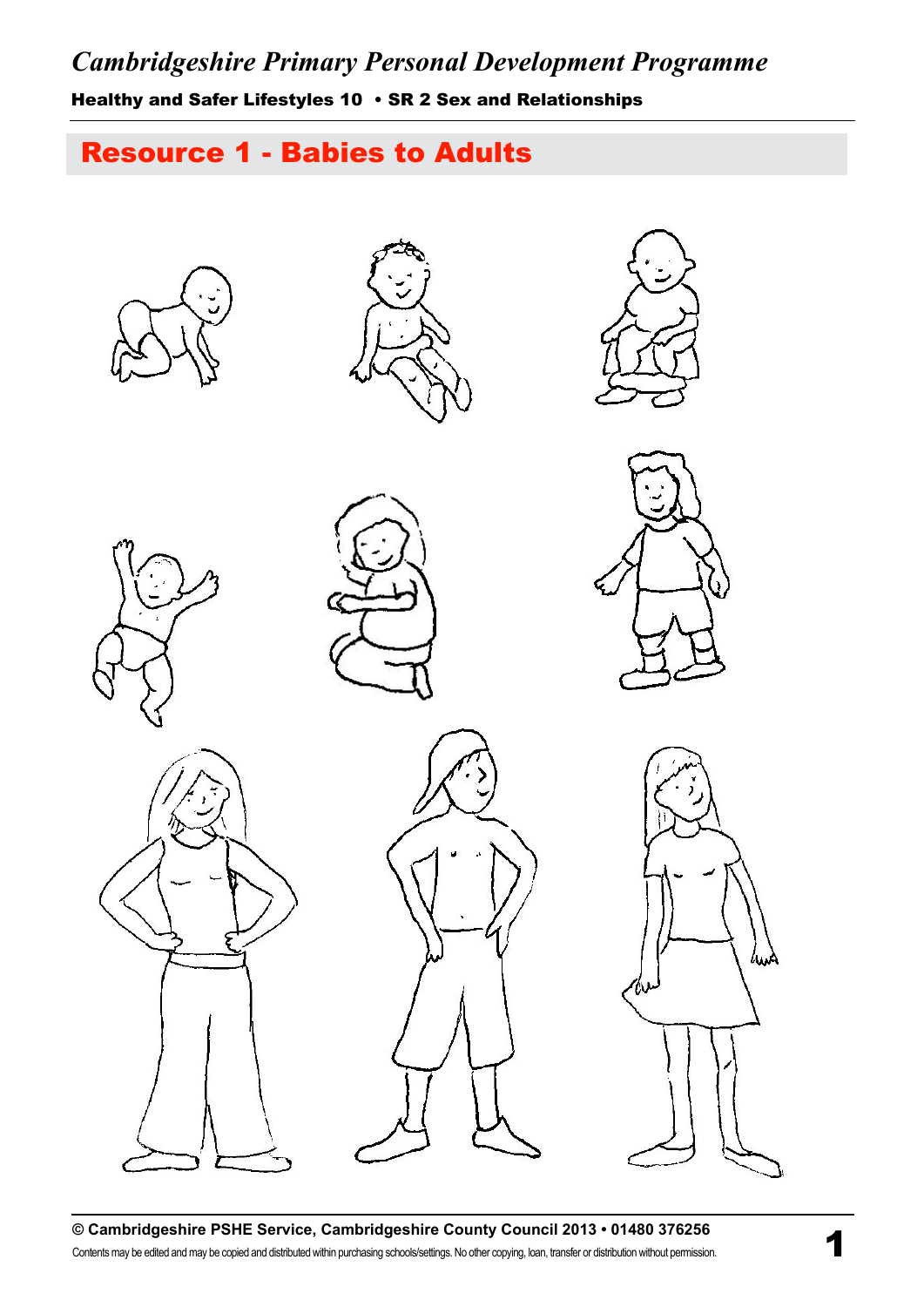## *Cambridgeshire Primary Personal Development Programme* Healthy and Safer Lifestyles 10 • SR 2 Sex and Relationships